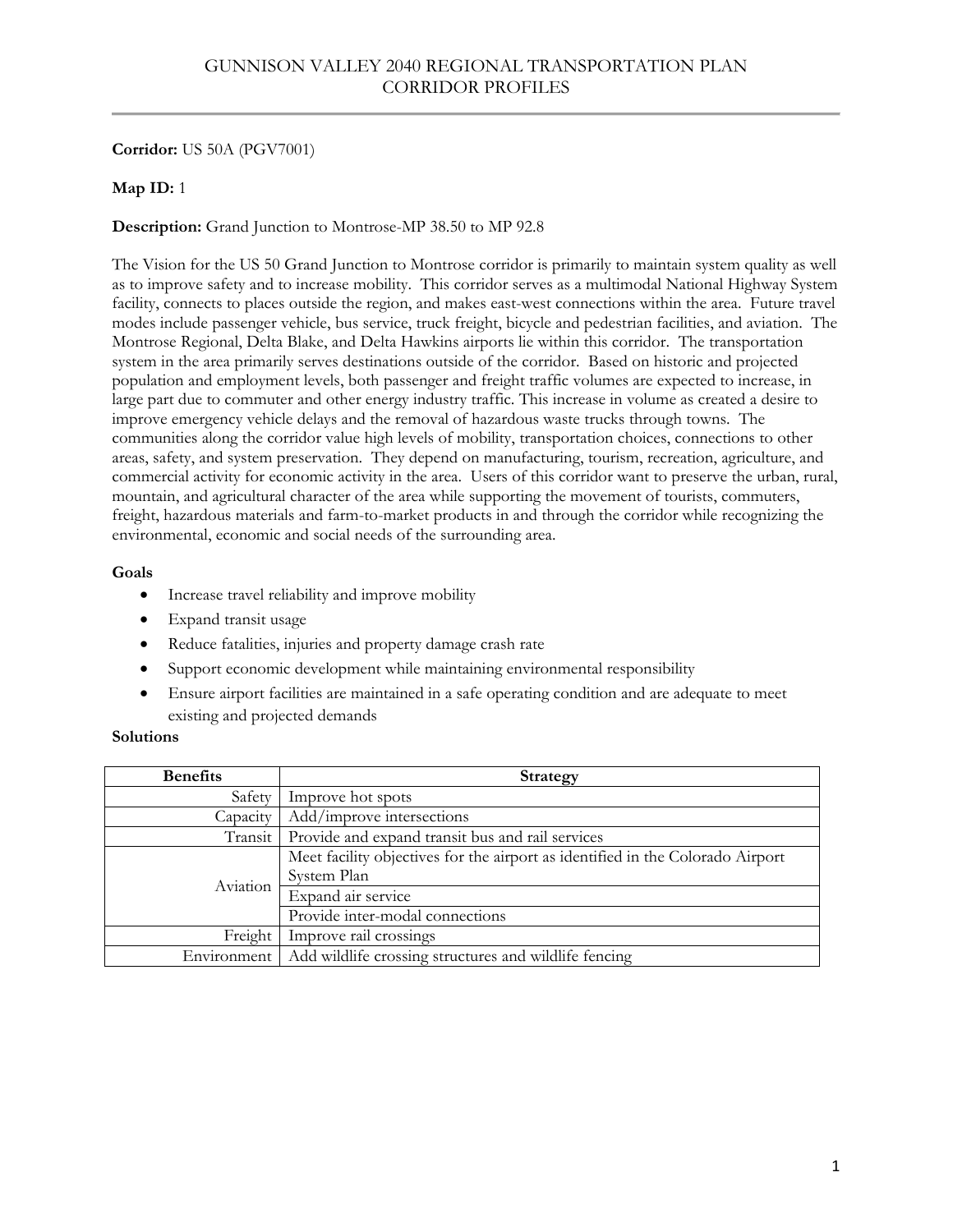### **Corridor:** US 50 B (PGV7002)

### **Map ID:** 2

### **Description:** Montrose to Sargents-MP 92.8 to MP 272.11

The Vision for the US 50 Montrose to Sargents corridor is primarily to improve safety, maintain system quality as well as to increase mobility. This corridor serves as a multi-modal National Highway System facility, connects to places outside the region, and makes east-west connections within the area. Future travel modes include passenger vehicle, bus service, truck freight, bicycle and pedestrian facilities, and aviation. The Gunnison airport lies within this corridor. The transportation system in the area primarily serves destinations outside of the corridor. Based on historic and projected population and employment levels, both passenger and freight traffic volumes are expected to increase. The communities along the corridor value high levels of mobility, transportation choices, connections to other areas, safety, and system preservation. They depend on manufacturing, tourism, recreation, agriculture, and commercial activity for economic activity in the area. Users of this corridor want to preserve the urban, rural, mountain, and agricultural character of the area while supporting the movement of tourists, commuters, freight, hazardous materials and farm-to-market products in and through the corridor while recognizing the environmental, economic and social needs of the surrounding area. Segments of the US 50 corridor were identified as candidate projects in the 2003 Strategic Investment Program. Specifically, pavement improvements through Gunnison and alternate routes for hazardous waste trucks have been identified as a top priority.

#### **Goals**

- Reduce fatalities, injuries and property damage crash rate
- Increase travel reliability and improve mobility
- Expand transit usage
- Ensure airport facilities are maintained in a safe operating condition and are adequate to meet existing and projected demands
- Support economic development while maintaining environmental responsibility

| <b>Benefits</b>            | <b>Strategy</b>                                                                |
|----------------------------|--------------------------------------------------------------------------------|
| Safety                     | Improve hot spots                                                              |
|                            | Add passing lanes/turn lanes                                                   |
|                            | Add/improve shoulders                                                          |
| Transit                    | Provide and expand transit bus and rail services                               |
|                            | Market transit services and provide incentives                                 |
| Bicycle and Pedestrian     | Add/improve shoulders                                                          |
|                            | Meet facility objectives for the airport as identified in the Colorado Airport |
| Aviation                   | System Plan                                                                    |
|                            | Expand air service                                                             |
|                            | Provide inter-modal connections                                                |
| <b>System Preservation</b> | Add Surface treatment/overlays                                                 |
| Environment                | Add wildlife crossing structures and wildlife fencing                          |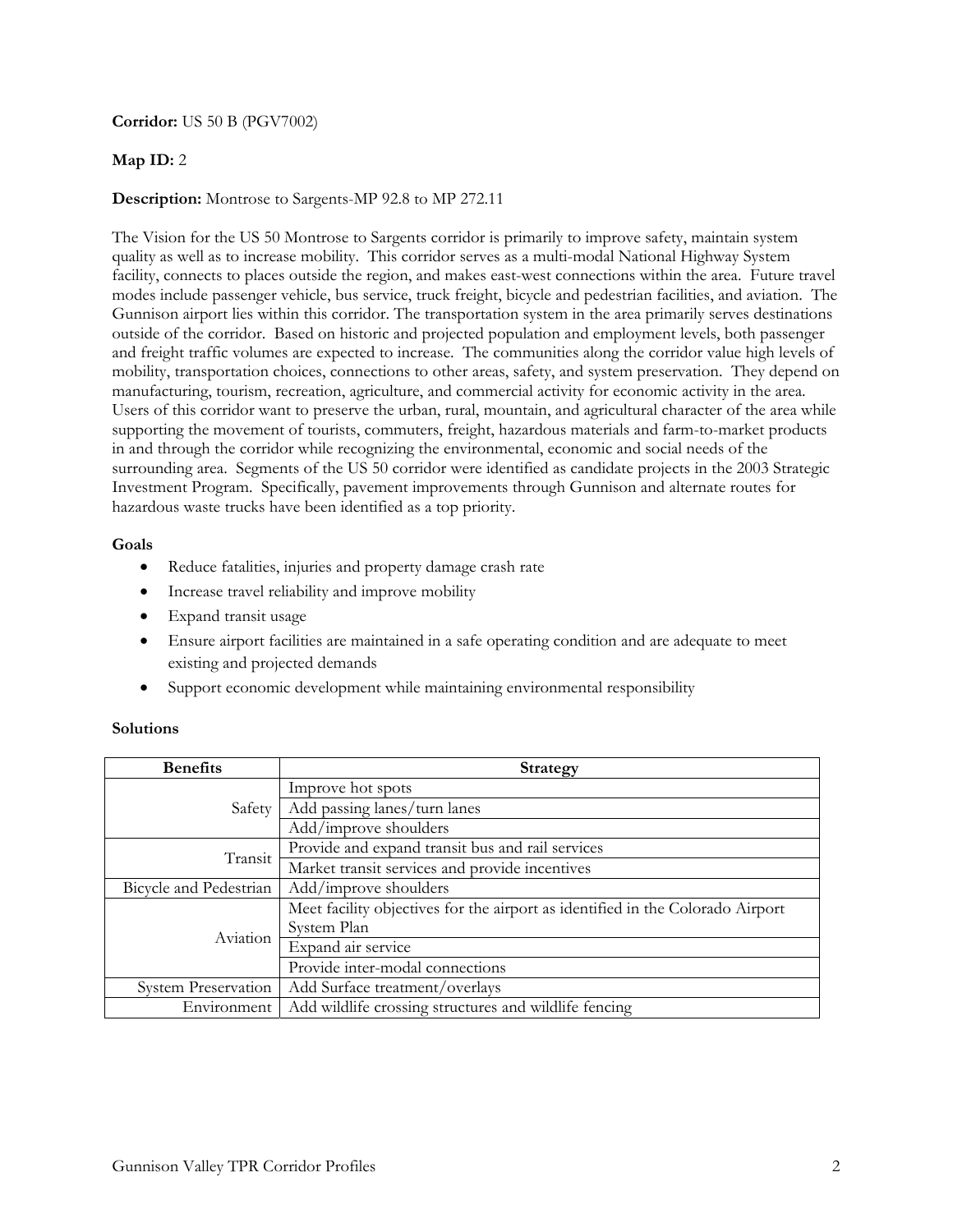## **Corridor:** SH 62 (PGV7003)

# **Map ID:** 3

# **Description:** Highway from Placerville to Ridgway -MP 0.0 to MP 23.4

The Vision for the SH 62 corridor is primarily to improve mobility as well as to maintain system quality and to improve safety. This corridor is part of the San Juan Skyway Scenic and Historic Byway, which has also been designated an All-American Road and serves as a multi-modal local facility, provides commuter access, and makes connections between Montrose, Ridgway, and Telluride. Future travel modes include passenger vehicle, truck freight, bicycle and pedestrian facilities, aviation, and Transportation Demand Management (telecommuting and carpooling). The transportation system in the area primarily serves towns, cities, and destinations within the corridor as well as destinations outside of the corridor. This corridor has been identified as the only route to local medical facilities. It is also a major commuter route in the region. Based on historic and projected population and employment levels, both passenger and freight traffic volumes are expected to increase. The communities along the corridor value transportation choices, connections to other areas, safety, and system preservation. They depend on tourism, agriculture, access to public lands, and commercial activity for economic activity in the area. Users of this corridor want to preserve the rural, mountain, and agricultural character of the area while supporting the movement of tourists, commuters, freight, and farm-to-market products in and through the corridor while recognizing the wildlife, environmental, economic and social needs of the surrounding area.

### **Goals**

- Support commuter travel
- Provide and expand transit usage
- Preserve and enhance the existing transportation system
- Increase travel reliability and improve mobility
- Reduce the occurrence of animal/vehicle collisions in identified wildlife corridors
- Engage in context-sensitive design practices on all future projects

| <b>Benefits</b>            | <b>Strategy</b>                                                              |
|----------------------------|------------------------------------------------------------------------------|
|                            | Add passing lanes                                                            |
| Safety                     | Add/improve shoulders                                                        |
|                            | Add center turning lanes and shoulders through the Town of Ridgway           |
|                            | Promote carpooling and vanpooling                                            |
| Capacity                   | Add general purpose lanes                                                    |
| Transit                    | Provide and expand transit service                                           |
| Bicycle and Pedestrian     | Add/improve shoulders                                                        |
|                            | Add sidewalks and bicycle lanes through the Town of Ridgway                  |
| <b>Economic Vitality</b>   | Develop a Regional Transportation Authority for San Miguel, Ouray, and       |
|                            | Montrose Counties.                                                           |
|                            | Add Surface treatment/overlays                                               |
| <b>System Preservation</b> | Bridge repairs and replacement                                               |
| Environment                | Add wildlife/vehicle collision reduction measures, such as wildlife fencing, |
|                            | underpasses, overpasses, elevated highways or equally effective methods of   |
|                            | mitigation to enhance safety                                                 |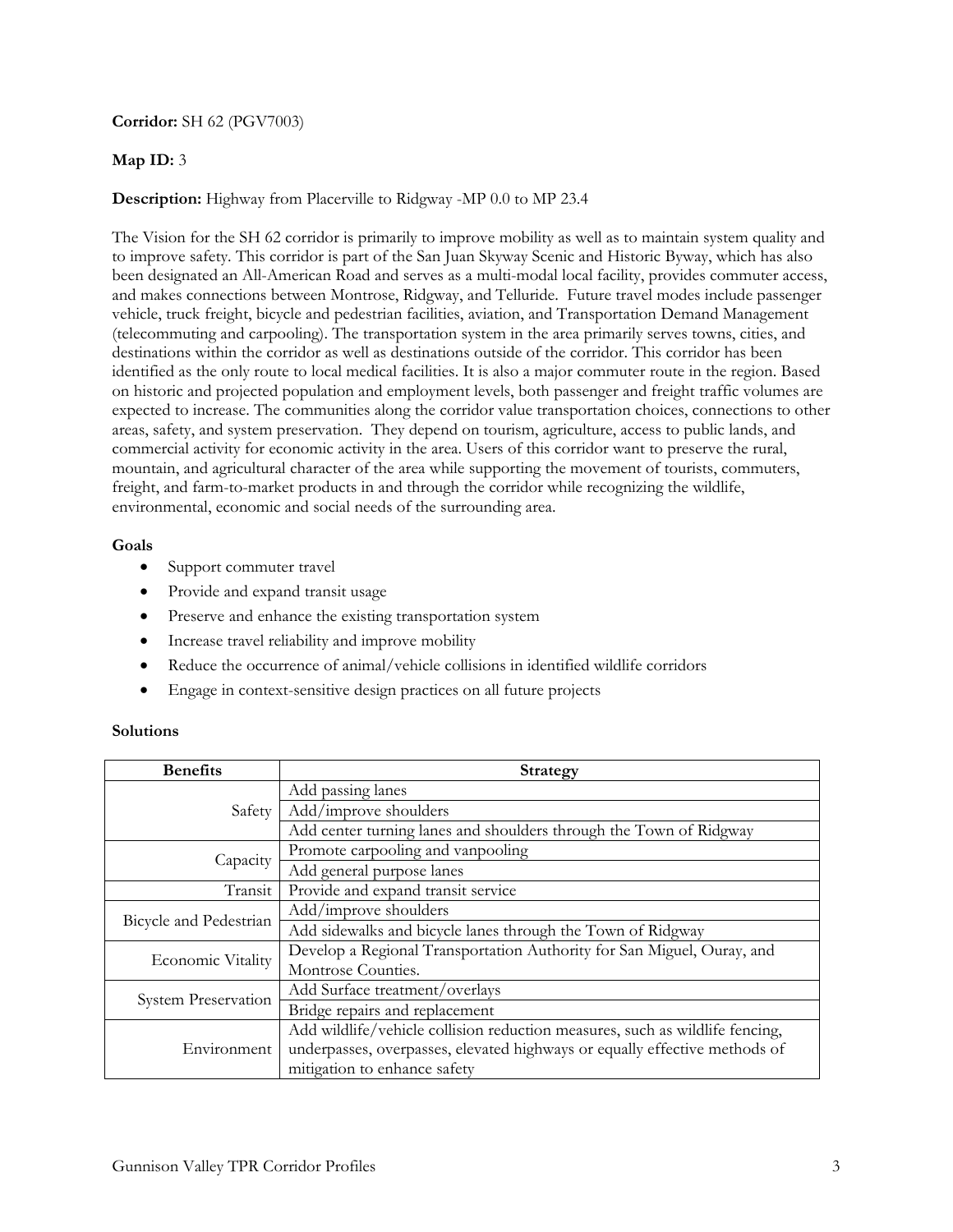### **Corridor:** SH 65 (PGV7004)

### **Map ID:** 4

### **Description:** Highway from SH 92 over the Grand Mesa to I-70 MP 0.00 to-MP 61.38

The Vision for the SH 65 corridor is primarily to improve safety as well as to maintain system quality and to increase mobility. This heavily used recreation corridor provides access and makes north-south connections within the Grand Mesa National Forest, Plateau Valley, and Surface Creek Valley. Future travel modes include passenger vehicle, bicycle and pedestrian facilities and truck freight. The transportation system in the area primarily serves towns, cities, and destinations within the corridor and also connects Interstate 70 through the Grand Mesa area to US 50 as well as destinations outside of the corridor. It is also an important for providing access to medical facilities. As a result of these myriad uses, the differing needs of commuters, retirees, and others are sometimes in conflict on this corridor. Colorado 65 has been designated as a National Scenic Byway and serves as an important recreation route in the area. Based on historic and projected population and employment levels, both passenger and freight volumes are expected to increase significantly in large part due to commuter and other energy industry traffic. The communities along the corridor value transportation choices, connections to other areas, safety, and system preservation. They depend on tourism, agriculture, access to public lands, logging, recreational, and commercial activity for economic activity in the area. Users of this corridor want to preserve the rural, mountain, agricultural, and recreational character of the area while supporting the movement of tourists, commuters, freight, and farm-to-market products in and through the corridor while recognizing the environmental, economic and social needs of the surrounding area.

#### **Goals**

- Support recreation travel
- Provide for safe movement of bicycles and pedestrians
- Eliminate shoulder deficiencies
- Preserve the existing transportation system
- Rehabilitate and repair deficient bridges

| <b>Benefits</b>          | Strategy                                                          |
|--------------------------|-------------------------------------------------------------------|
| Safety                   | Add guardrails                                                    |
|                          | Add/improve shoulders                                             |
|                          | Add turn lanes                                                    |
|                          | <b>Improve Geometrics</b>                                         |
|                          | Add pullouts for wildlife viewing and slow vehicles               |
| Capacity                 | Construct, improve and maintain the system of local roads         |
| Operations               | Improve ITS Traveler Information, Traffic Management and Incident |
|                          | Management                                                        |
| Bicycle and Pedestrian   | Add/improve shoulders                                             |
| Aviation                 | Provide inter-modal connections                                   |
| <b>Economic Vitality</b> | Add pullouts for wildlife viewing and slow vehicles               |
| System Preservation      | Bridge repairs/replacement                                        |
|                          | Add Surface treatment/overlays                                    |
| Transit                  | Provide and expand transit services                               |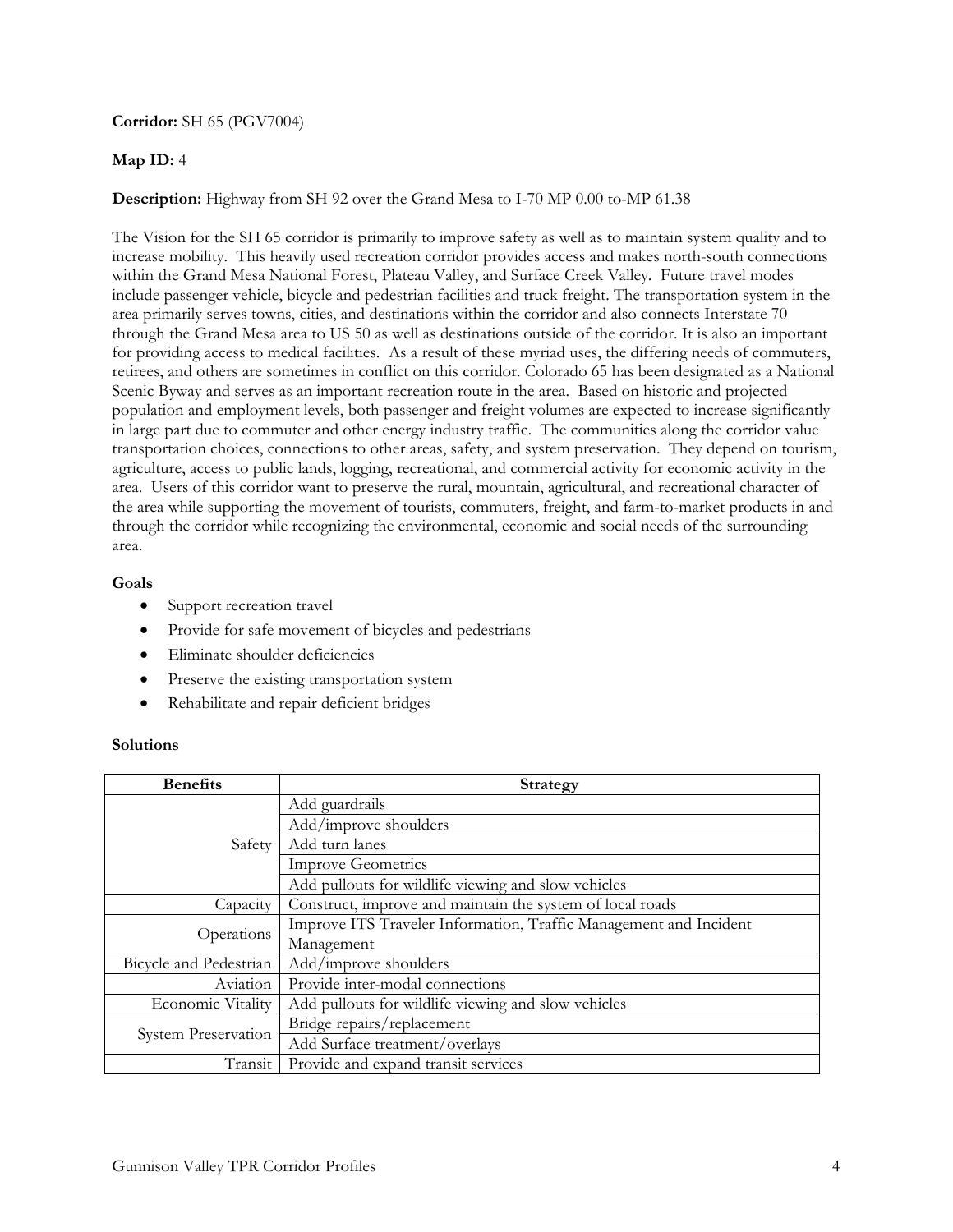### **Corridor:** SH 90 A, SH 90 B (PGV7005)

### **Map ID:** 5

### **Description:** From State Line to Highway 141 by Naturita –MP 0.0 to MP 33.87

The Vision for the SH. 90 corridor is primarily to improve safety as well as to maintain system quality and to increase mobility. This corridor serves as a multi-modal local facility, provides local access, and makes eastwest connections within the Major segment west of Naturita with small segment west of Montrose area. These two segments are separated by the Uncompahgre Plateau. The future goal is to connect these two segments to provide a contiguous highway. Future travel modes include passenger vehicle, bicycle and pedestrian facilities and truck freight. Consideration of this corridor as a potential Scenic Byway could also impact future travel patterns. The transportation system in the area primarily serves towns, cities, and destinations within the corridor. Based on historic and projected population and employment levels, passenger traffic volumes are expected to remain constant while freight volume will increase. The communities along the corridor value connections to other areas, safety, and system preservation. They depend on manufacturing, tourism, agriculture, and commercial activity for economic activity in the area. Significant growth in truck traffic is anticipated as a result of energy development on and near the corridor. Users of this corridor want to preserve the rural and agricultural character of the area while supporting the movement of tourists, commuters, freight, and farm-to-market products in and through the corridor while recognizing the environmental, economic and social needs of the surrounding area.

#### **Goals**

- Provide improved freight linkages
- Eliminate shoulder deficiencies
- Preserve the existing transportation system
- Reduce fatalities, injuries, and property damage crash rate

| <b>Benefits</b> | Strategy                                             |
|-----------------|------------------------------------------------------|
| Safety          | Geometric improvements                               |
|                 | Add/improve shoulders                                |
|                 | Add guard rails                                      |
|                 | Use improved striping paint / beads                  |
|                 | System Preservation   Add surface treatment/overlays |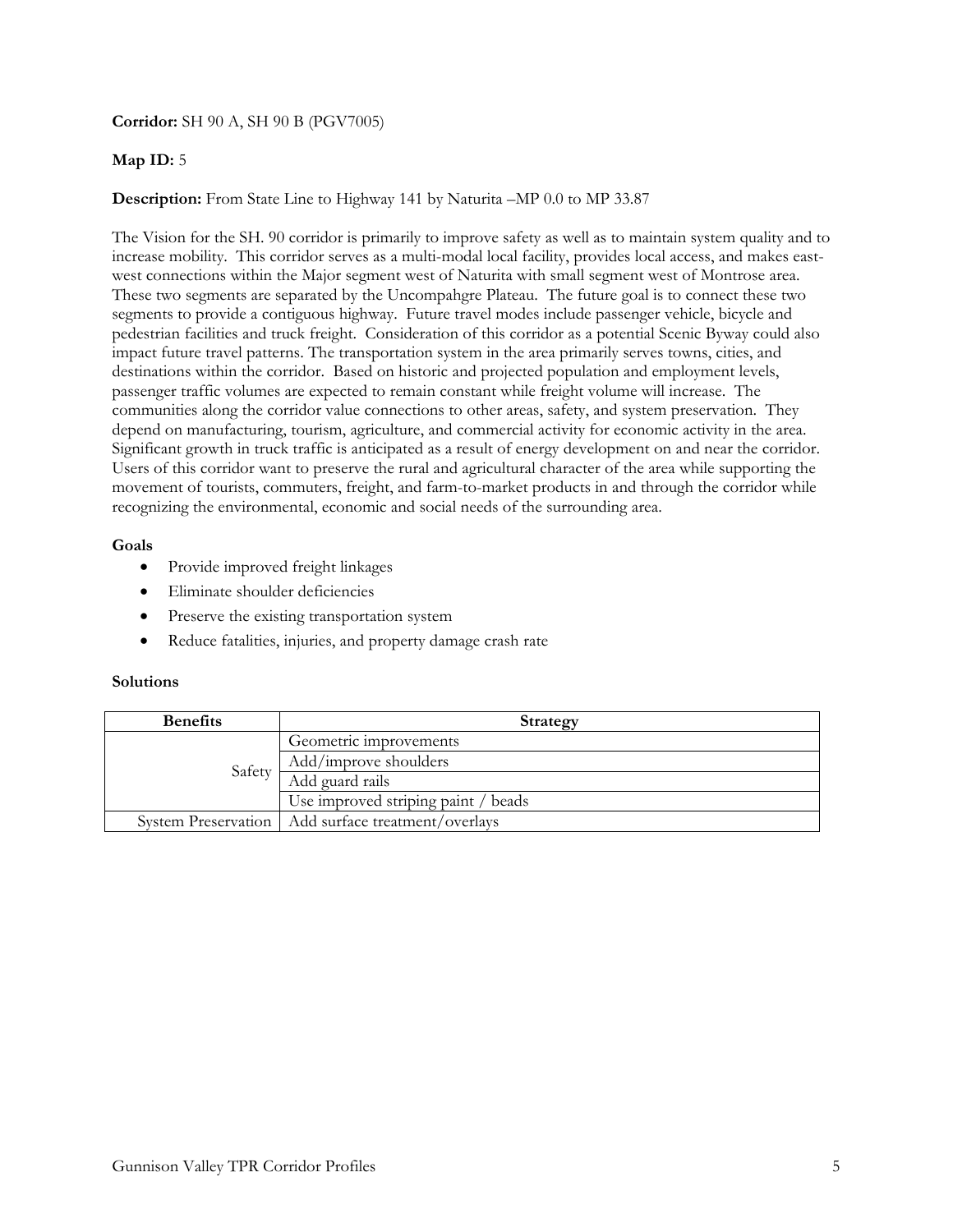### **Corridor:** SH 92 A (PGV7006)

### **Map ID:** 6

### **Description:** Between Delta and Hotchkiss-MP 0.00 to MP 21.0

The Vision for the SH 92 corridor is primarily to improve safety as well as to maintain system quality and to increase mobility. This corridor serves as a multi-modal local facility, provides local access, and makes eastwest connections within the Delta to Hotchkiss area. Future travel modes include passenger vehicle, truck freight, rail freight (coal) and bicycle and pedestrian facilities. The transportation system in the area primarily serves towns, cities, and destinations within the corridor. This corridor has been identified as the only route to local medical facilities, as well as a major commuter route. For both of these reasons there is a desire for greater transit service along the corridor. Based on historic and projected population and employment levels, both passenger and freight traffic volumes are expected to increase. The communities along the corridor value high levels of mobility, transportation choices, safety, and system preservation. Significant growth in truck traffic is anticipated as a result of energy development on and near the corridor. They depend on tourism, access to public lands, agriculture, and natural resource recovery for economic activity in the area. Users of this corridor want to preserve the rural and mountain character of the area while supporting the movement of tourists, commuters, freight, and farm-to-market products in and through the corridor while recognizing the environmental, economic and social needs of the surrounding area.

#### **Goals**

- Increase travel reliability and improve mobility
- Support commuter travel
- Provide for safe movement of bicycles and pedestrians
- Preserve and enhance the existing transportation system
- Reduce fatalities, injuries and vehicle crash rate

| <b>Benefits</b>      | <b>Strategy</b>                                                  |
|----------------------|------------------------------------------------------------------|
| Safety               | Add passing lanes                                                |
|                      | Add turn lanes                                                   |
|                      | Add/improve shoulders                                            |
|                      | <b>Improve Geometrics</b>                                        |
|                      | Improve visibility/sight lines                                   |
| Capacity             | Construct intersection/interchange improvements                  |
| Transit              | Provide and expand transit bus and rail services and connections |
| Bicycle & Pedestrian | Add/improve shoulders                                            |
| Freight              | Improve railroad crossings                                       |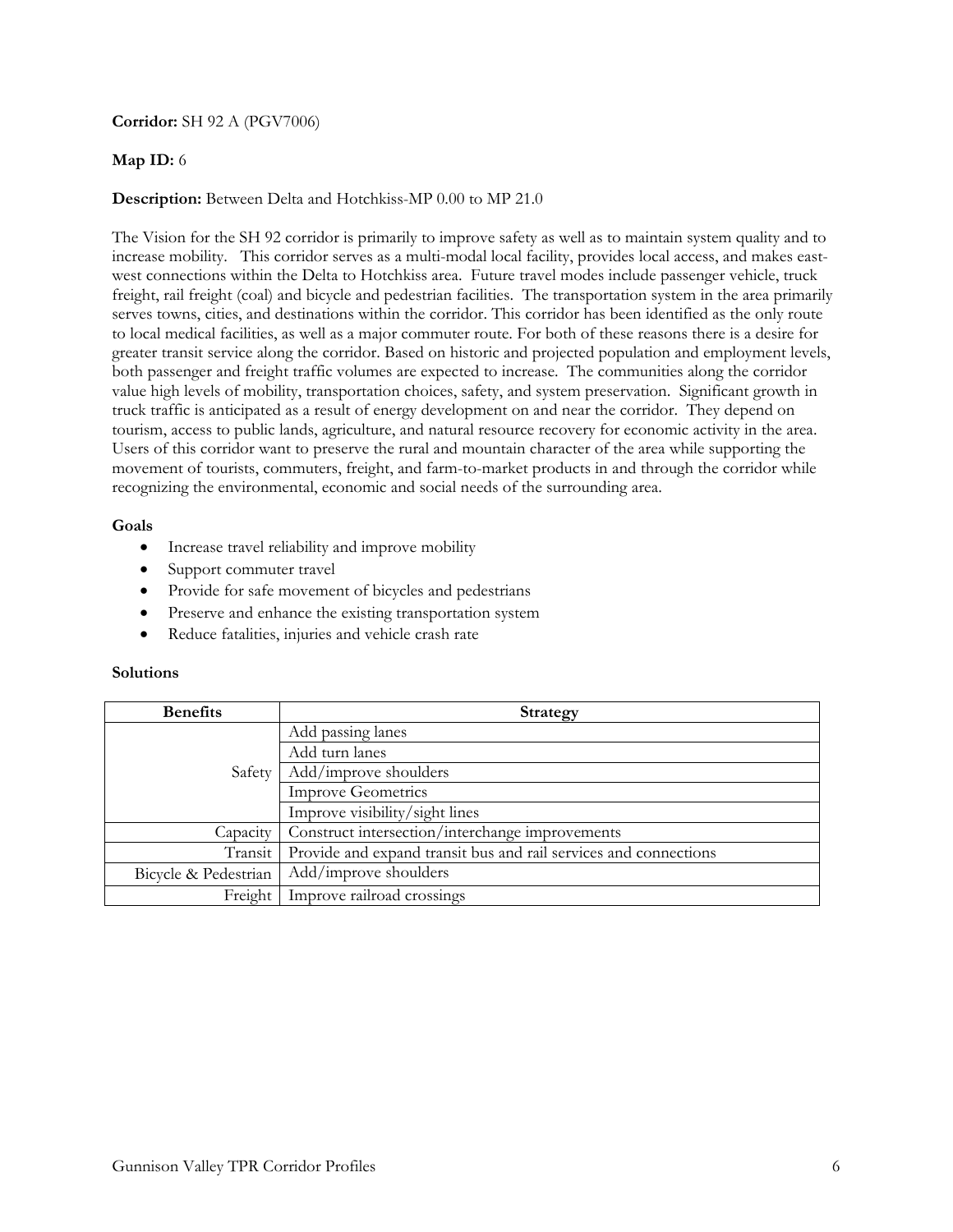### **Corridor:** SH 92 B (PGV7007)

# **Map ID:** 7

# **Description:** Highway between Hotchkiss and Blue Mesa -MP 21.0 to MP73.29

The Vision for the SH 92 corridor is primarily to improve safety as well as to maintain system quality and to increase mobility. This Highway also serves as a scenic byway as designated by the State. This corridor serves as a multi-modal local facility, provides local access, and makes east-west connections within the Hotchkiss to Blue Mesa area. Future travel modes include passenger vehicle, truck freight, aviation, and bicycle and pedestrian facilities. The Crawford Airport lies within this corridor. This airport should continue to be maintained in a safe and efficient condition that will maximize existing investment while also meeting current and future needs of the traveling public. The transportation system in the area primarily serves towns, cities, and destinations within the corridor. Based on historic and projected population and employment levels, both passenger and freight traffic volumes are expected to increase. The communities along the corridor value high levels of mobility, transportation choices, safety, and system preservation. They depend on tourism, agriculture, access to public lands, and commercial activity for economic activity in the area. Users of this corridor want to preserve the rural and mountain character of the area while supporting the movement of tourists, recreation, commuters, freight, and farm-to-market products in and through the corridor while recognizing the environmental, economic and social needs of the surrounding area.

### **Goals**

- Reduce fatalities, injuries and property damage crash rate
- Preserve and enhance the existing transportation system
- Support recreation travel and maintain the scenic and historic byway character
- Provide for safe movement of bicycles and pedestrians
- Ensure airport facilities are maintained in a safe operating condition and are adequate meet existing and projected demands

| <b>Benefits</b>      | <b>Strategy</b>                                         |
|----------------------|---------------------------------------------------------|
| Safety               | Add accel/decel lanes                                   |
|                      | Add passing lanes                                       |
|                      | Add turn lanes                                          |
|                      | Add/improve shoulders                                   |
|                      | <b>Improve Geometrics</b>                               |
| Capacity             | Construct intersection/interchange improvements         |
| Bicycle & Pedestrian | Provide for safe bicycle/pedestrian travel              |
|                      | Add/improve shoulders                                   |
| Aviation             | Meet airport facility objectives in Airport System Plan |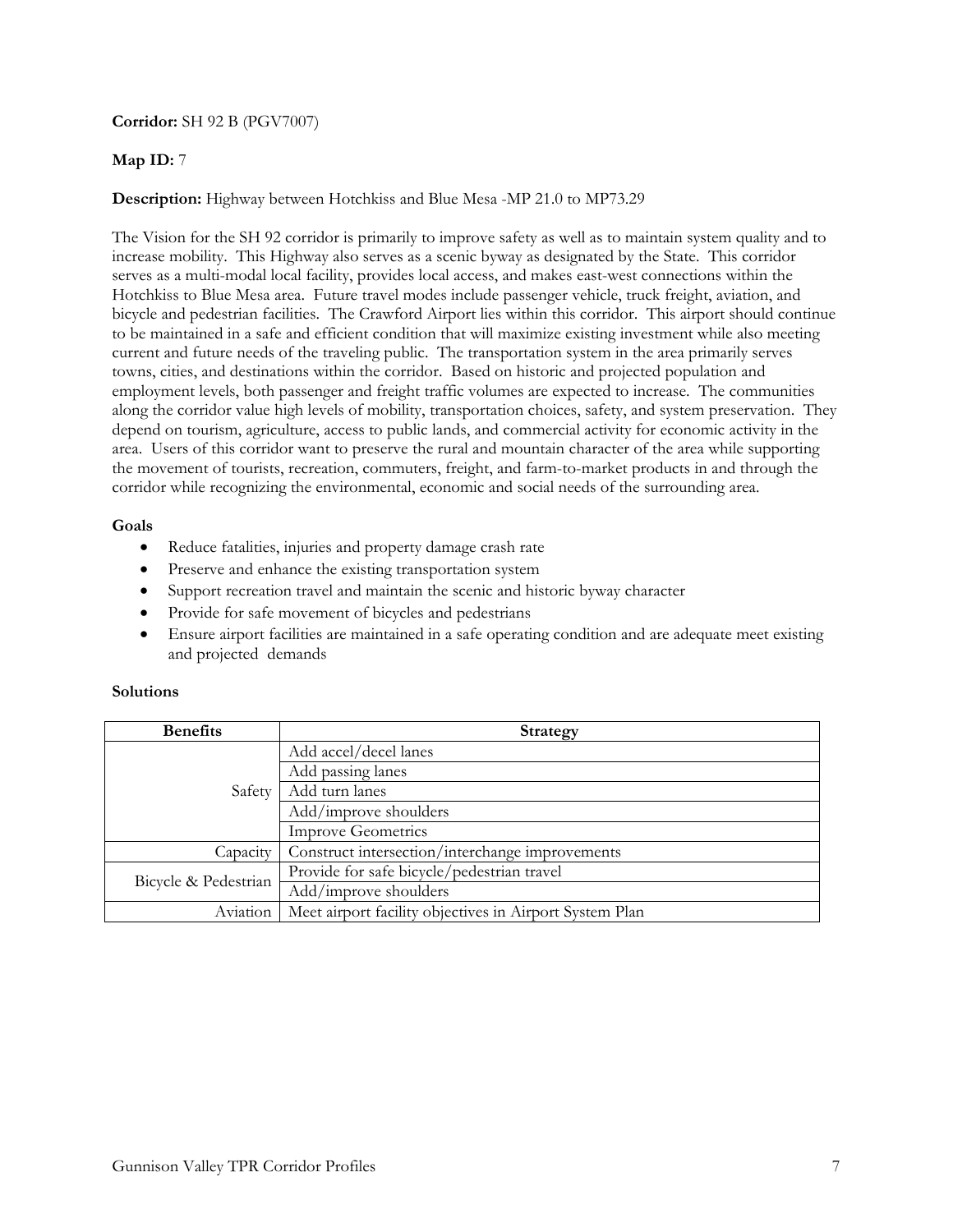# **Corridor:** SH 97 (PGV7008)

# **Map ID:** 8

# **Description:** Short Highway Connecting Naturita and Nucla-MP0.00 to MP 4.58

The Vision for the SH 97 corridor is primarily to improve safety as well as to maintain system quality and to increase mobility. This corridor serves as a multi-modal local facility, provides local access, and makes northsouth connections within the connecting highway between Naturita and Nucla area. Future travel modes include passenger vehicle, truck freight, aviation, and bicycle and pedestrian facilities. The Nucla Airport lies within this corridor. This airport should continue to be maintained in a safe and efficient condition that maximize existing investment while also meeting current and future needs of the traveling public. The transportation system in the area primarily serves towns, cities, and destinations within the corridor as well as destinations outside of the corridor. Based on historic and projected population and employment levels, both passenger and freight traffic volumes are expected to increase. The communities along the corridor value transportation choices, safety, and system preservation. They depend on manufacturing, tourism, agriculture, and commercial activity for economic activity in the area. Users of this corridor want to preserve the rural, mountain, and agricultural character of the area while supporting the movement of commuters, freight, and farm-to-market products in and through the corridor while recognizing the environmental, economic and social needs of the surrounding area.

### **Goals**

- Support commuter travel
- Provide for safe movement of bicycles and pedestrians
- Eliminate shoulder deficiencies
- Preserve the existing transportation system

| <b>Benefits</b>            | <b>Strategy</b>                     |
|----------------------------|-------------------------------------|
| Safety                     | Add acceleration/deceleration lanes |
|                            | Add passing lanes                   |
|                            | Add turn lanes                      |
|                            | Add/improve shoulders               |
|                            | <b>Improve Geometrics</b>           |
|                            | Improve hot spots                   |
|                            | Use improved striping paint / beads |
| Operations                 | Study and change speed limits       |
| <b>System Preservation</b> | Add Surface treatment/overlays      |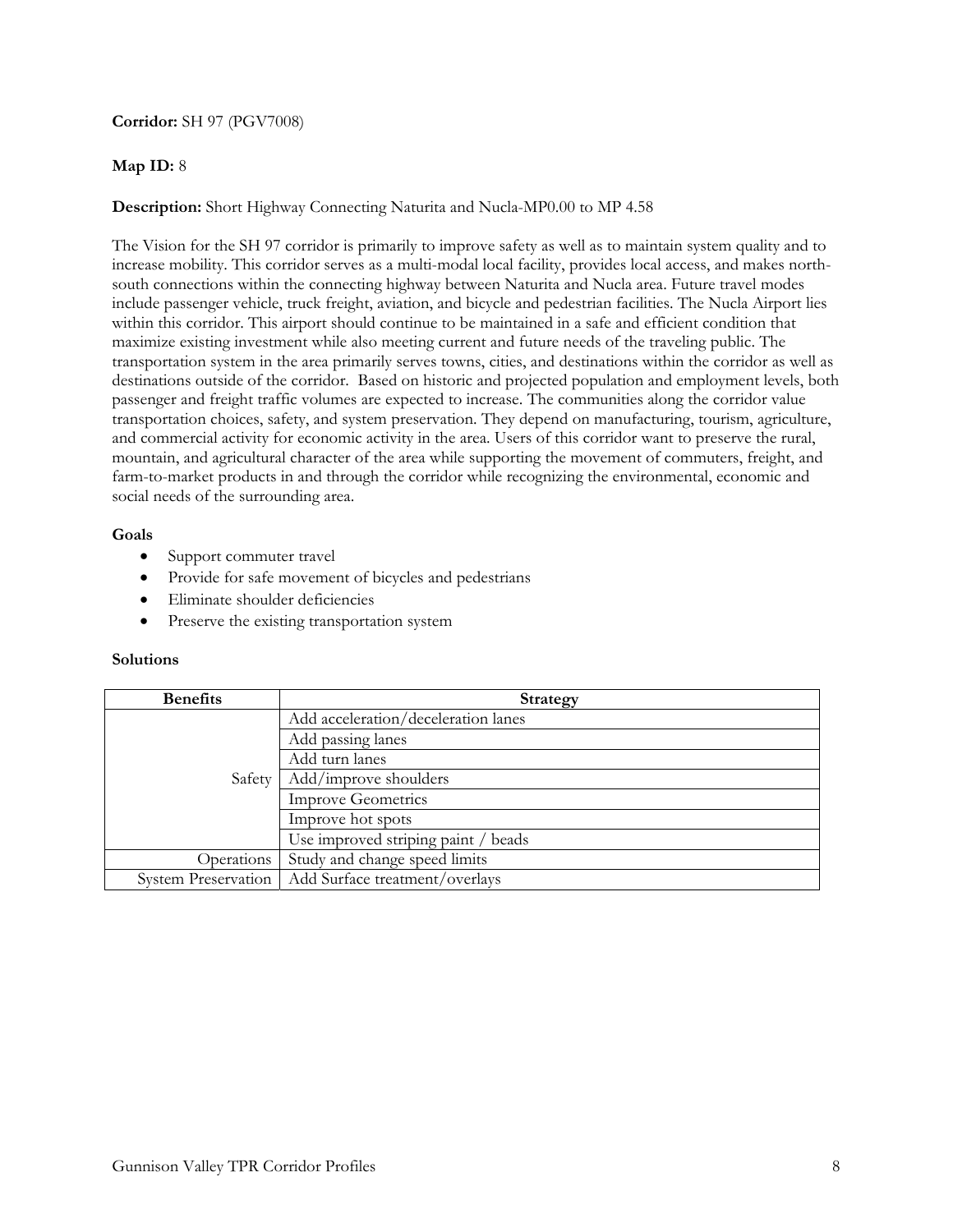### **Corridor:** SH 114 (PGV7009)

# **Map ID:** 9

# **Description:** From Highway 50 south to Highway 285 -MP 0.00 to MP 61.69

The Vision for the SH 114 corridor is primarily to improve safety as well as to maintain system quality and to increase mobility. This means, for example, improving tight curves through the Cochetopa Canyon. This corridor serves as a multi-modal local facility, provides commuter access, and makes north-south connections within the corridor from US 50 east of Gunnison south to US 285 area. It is also the only alternative to using Monarch Pass between US 50 and US 285. Future travel modes include passenger vehicle, bus service, truck freight, bicycle and pedestrian facilities, and Transportation Demand Management (telecommuting and carpooling). The transportation system in the area primarily serves towns, cities, and destinations within the corridor and provides a commercial truck route in addition to providing access for recreational activity in the Gunnison area. Based on historic and projected population and employment levels, both passenger and freight traffic volumes are expected to increase. The communities along the corridor value connections to other areas, safety, and system preservation. They depend on tourism, agriculture, access to public lands, and commercial activity for economic activity in the area. Users of this corridor want to preserve the rural, mountain, and agricultural character of the area while supporting the movement of tourists, commuters, freight, and farm-to-market products in and through the corridor while recognizing the environmental, economic and social needs of the surrounding area.

### **Goals**

- Support recreation travel
- Eliminate shoulder deficiencies
- Preserve the existing transportation system
- Maintain or improve pavement to optimal condition
- Reduce the occurrence of animal/vehicle collisions in identified wildlife corridors

| <b>Benefits</b>            | <b>Strategy</b>                     |
|----------------------------|-------------------------------------|
| Safety                     | Add acceleration/deceleration lanes |
|                            | Add passing lanes                   |
|                            | Add/improve shoulders               |
|                            | <b>Improve Geometrics</b>           |
|                            | Improve hot spots                   |
|                            | Improve rock fall mitigation        |
|                            | Use improved striping paint / beads |
| Operations                 | Study and change speed limits       |
| <b>System Preservation</b> | Add Surface treatment/overlays      |
| Environment                | Improve wildlife crossings          |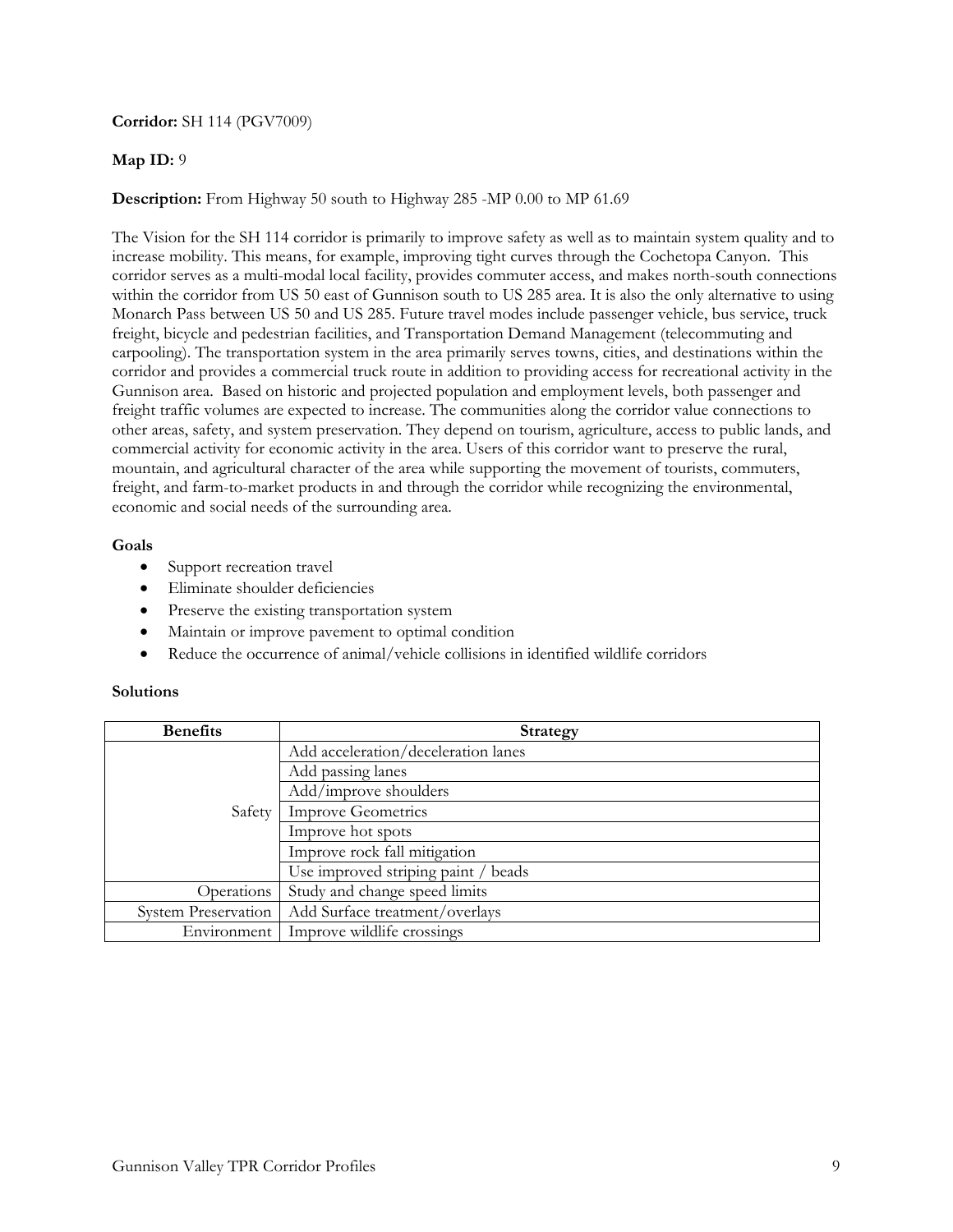### **Corridor:** SH 133 (PGV7010)

#### **Map ID:** 10

### **Description:** Highway between Hotchkiss and Carbondale-MP 0.00 to MP 68.82

The Vision for the SH 133 corridor is primarily to improve safety as well as to maintain system quality and to increase mobility. This corridor serves as a multi-modal local facility, provides commuter access to public lands, natural resource recovery, and makes east-west connections within the corridor from Hotchkiss to Carbondale area. This highway also serves as an important West Slope access to the I-70 corridor, heavily used by commuter traffic in all seasons. This corridor has been identified as a route to local medical facilities. Future travel modes include passenger vehicle, bus service, truck freight, and bicycle and pedestrian facilities. The Paonia Airport lies within this corridor. This airport should continue to be maintained in a safe and efficient condition that maximizes existing investment while also meeting current and future needs of the traveling public. The transportation system in the area primarily serves towns, cities, and destinations within the corridor as well as destinations outside of the corridor. Based on historic and projected population and employment levels, both passenger and freight traffic volumes are expected to increase. The communities along the corridor value high levels of mobility, transportation choices, connections to other areas, safety, and system preservation. They depend on tourism, agriculture, and commercial activity for economic activity in the area. Significant growth in truck and rail traffic is anticipated as a result of energy development on and near the corridor. Users of this corridor want to preserve the rural, mountain, and agricultural character of the area while supporting the movement of tourists, commuters, freight, and farm-to-market products in and through the corridor while recognizing the environmental, economic and social needs of the surrounding area.

### **Goals**

- Support commuter travel
- Accommodate growth in freight transport
- Preserve the existing transportation system
- Ensure airport facilities are maintained in a safe operating condition and are adequate to meet existing and projected demands
- Reduce fatalities, injuries and property damage crash rate

| <b>Benefits</b>            | <b>Strategy</b>                                                      |
|----------------------------|----------------------------------------------------------------------|
| Safety                     | Add/improve shoulders                                                |
|                            | Construct auxiliary lanes (passing, turn, acceleration/deceleration) |
|                            | Improve hot spots                                                    |
|                            | Improve rock fall mitigation                                         |
| Capacity                   | Construct intersection/interchange improvements                      |
|                            | Promote carpooling and vanpooling                                    |
| Aviation                   | Meet airport facility objectives in Airport System Plan              |
| Freight                    | Improve railroad crossings                                           |
| <b>System Preservation</b> | Add Surface treatment/overlays                                       |
| Environment                | Improve wildlife crossings                                           |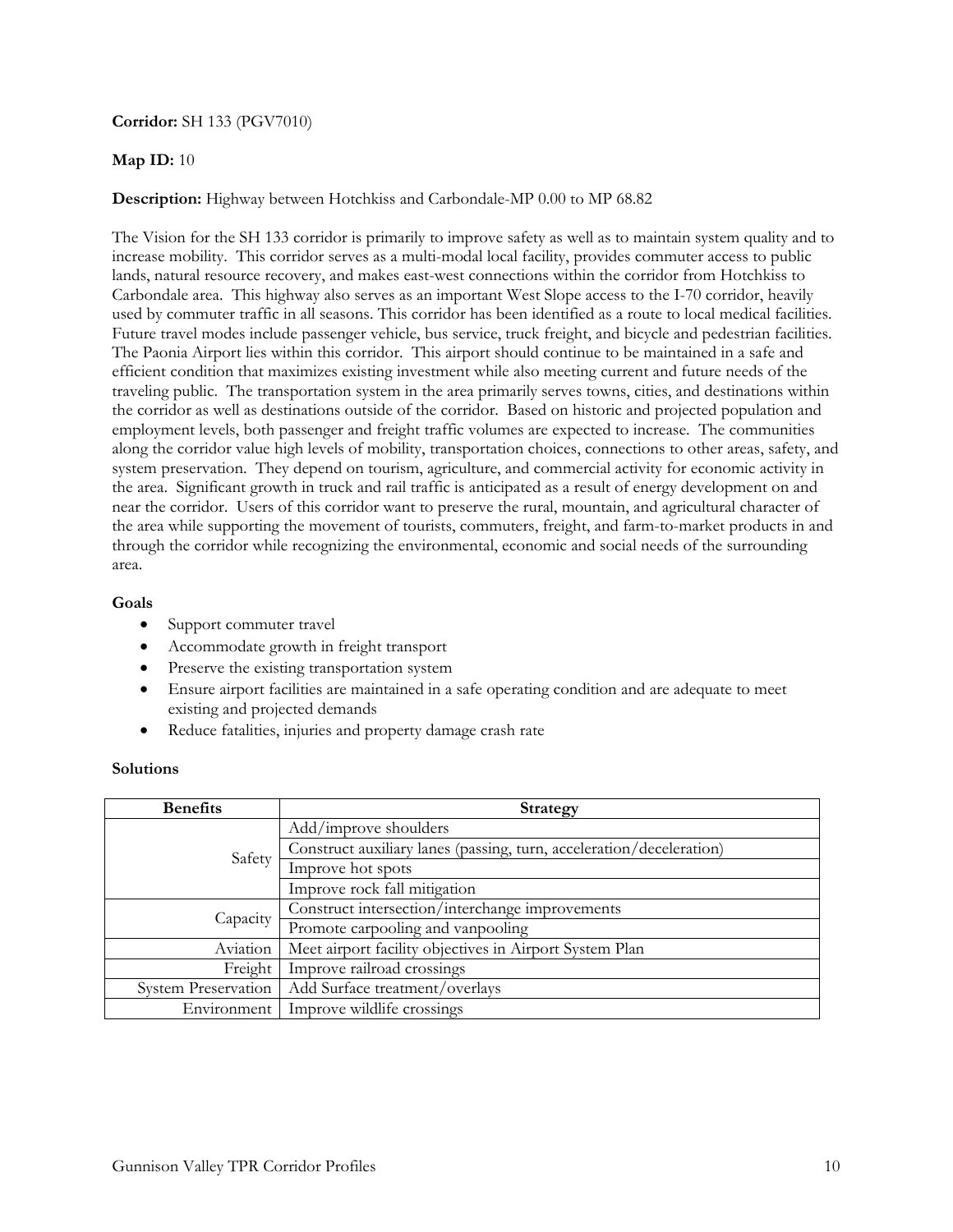## **Corridor:** SH 135 (PGV7011)

# **Map ID:** 11

# **Description:** Highway between Gunnison and Crested Butte MP 0.00 to MP 27.48

The Vision for the SH 135 corridor is primarily to maintain system quality as well as to increase mobility and to improve safety. This corridor serves as a multi-modal local facility, provides commuter and recreational access, and makes north-south connections within the Gunnison to Crested Butte area. This Highway also serves as access to the North Fork and the I-70 corridor in the summer. Future travel modes include passenger vehicle, bus service, truck freight, bicycle and pedestrian facilities, and aviation. The transportation system in the area primarily serves towns, cities, and destinations within the corridor. Based on historic and projected population and employment levels, both passenger and freight traffic volumes are expected to increase. The communities along the corridor value transportation choices, connections to other areas, safety, and system preservation. They depend on tourism, agriculture, and commercial industries for economic activity in the area. Users of this corridor want to preserve the rural, mountain, and agricultural character of the area while supporting the movement of tourists, commuters, freight, and farm-to-market products in and through the corridor while recognizing the environmental, economic and social needs of the surrounding area.

#### **Goals**

- Increase travel reliability and improve mobility
- Provide for tourist-friendly travel
- Reduce fatalities, injuries and property damage crash rate
- Maintain or improve pavement to optimal condition including sweeping to improve bicycle safety
- Expand transit usage

| <b>Benefits</b>            | <b>Strategy</b>                                  |
|----------------------------|--------------------------------------------------|
| Safety                     | Improve hot spots                                |
|                            | Use improved striping paint / beads              |
| Capacity                   | Promote carpooling and vanpooling                |
| Operations                 | Study and change speed limits                    |
| Transit                    | Provide and expand transit bus and rail services |
| Bicycle & Pedestrian       | Construct separated bike facilities              |
| Aviation                   | Expand air service                               |
| <b>System Preservation</b> | Add Surface treatment/overlays                   |
|                            | Bridge repairs/replacement                       |
| Environment                | Improve wildlife crossings                       |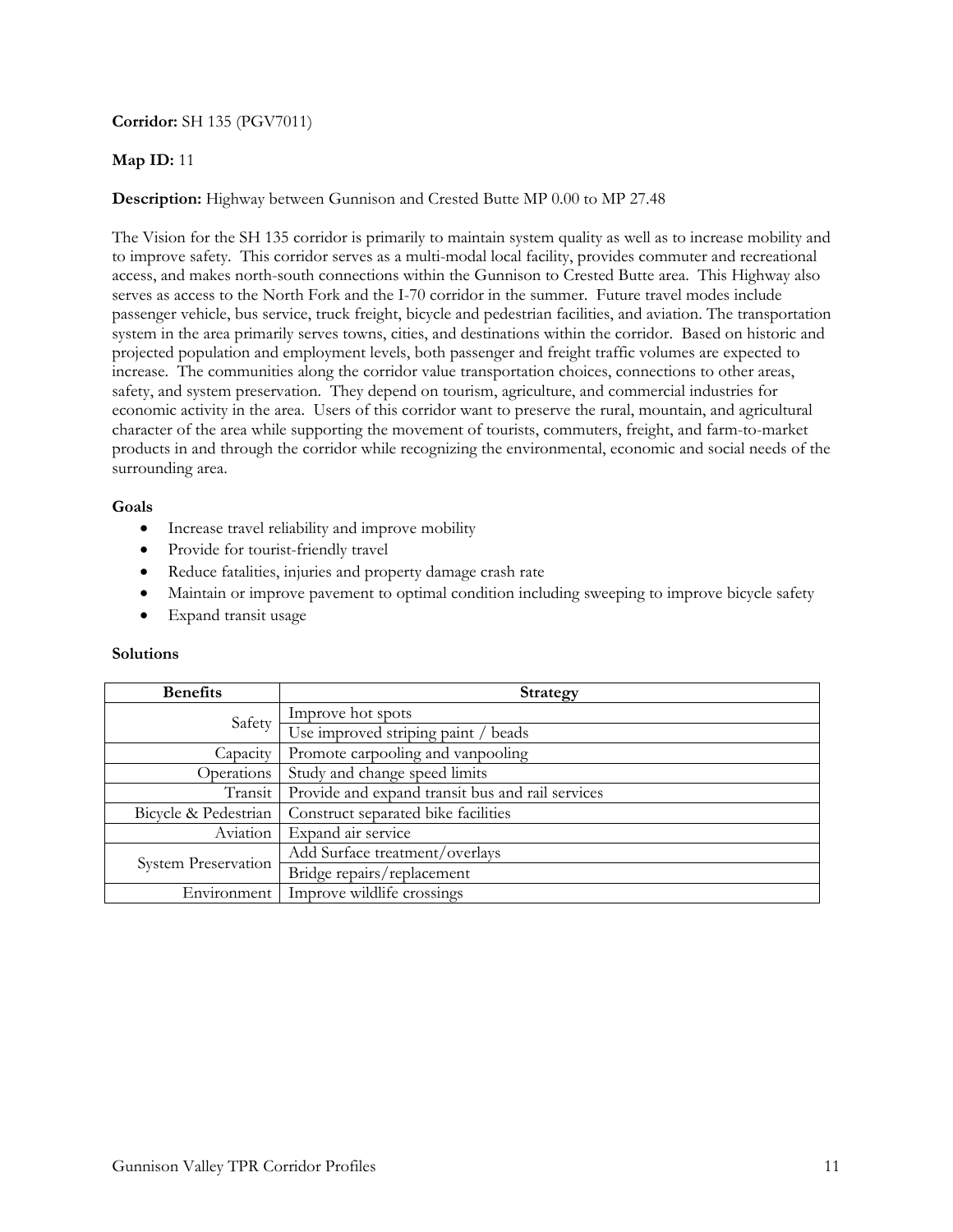## **Corridor:** SH 141 (PGV7012)

# **Map ID:** 12

**Description:** From Dove Creek north to US 50 thru Naturita to South Grand Junction-MP 0.00 To MP 153.99

The Vision for the SH 141 corridor is primarily to improve safety as well as to maintain system quality and to increase mobility. This corridor serves as a multi-modal local facility, serves as a route to local medical facilities, connects to places outside the region, and makes north-south connections within the North south route West End of San Miguel and Montrose counties area. The segment of SH 141 northwest of the junction with SH 145 to the Montrose County border is part of the Unaweep and Tabeguache Scenic Byway. Future travel modes include passenger vehicle and truck freight. The transportation system in the area primarily serves towns, cities, and destinations within the corridor as well as destinations outside of the corridor. Based on historic and projected population and employment levels, both passenger and freight traffic volumes are expected to increase. The communities along the corridor value connections to other areas, safety, and system preservation. They depend on manufacturing, tourism, agriculture, access to public lands, natural resource recovery, and commercial activity for economic activity in the area. Due to the nature of economic activity, hazardous waste trucks frequently travel along this corridor. Users of this corridor want to preserve the rural and agricultural character of the area while supporting the movement of tourists, commuters, freight, and farm-to-market products in and through the corridor while recognizing the environmental, economic and social needs of the surrounding area.

### **Goals**

- Support recreation travel
- Accommodate growth in freight transport
- Preserve the existing transportation system
- Maintain statewide transportation connections
- Reduce fatalities, injuries, and property damage crash rate

| <b>Benefits</b>     | Strategy                                                  |
|---------------------|-----------------------------------------------------------|
| Safety              | Add guardrails                                            |
|                     | Add passing lanes                                         |
|                     | Add/improve shoulders                                     |
|                     | Improve hot spots                                         |
|                     | Use improved striping paint / beads                       |
| Capacity            | Construct, improve and maintain the system of local roads |
| Operations          | Study and change speed limits                             |
| System Preservation | Add Surface treatment/overlays                            |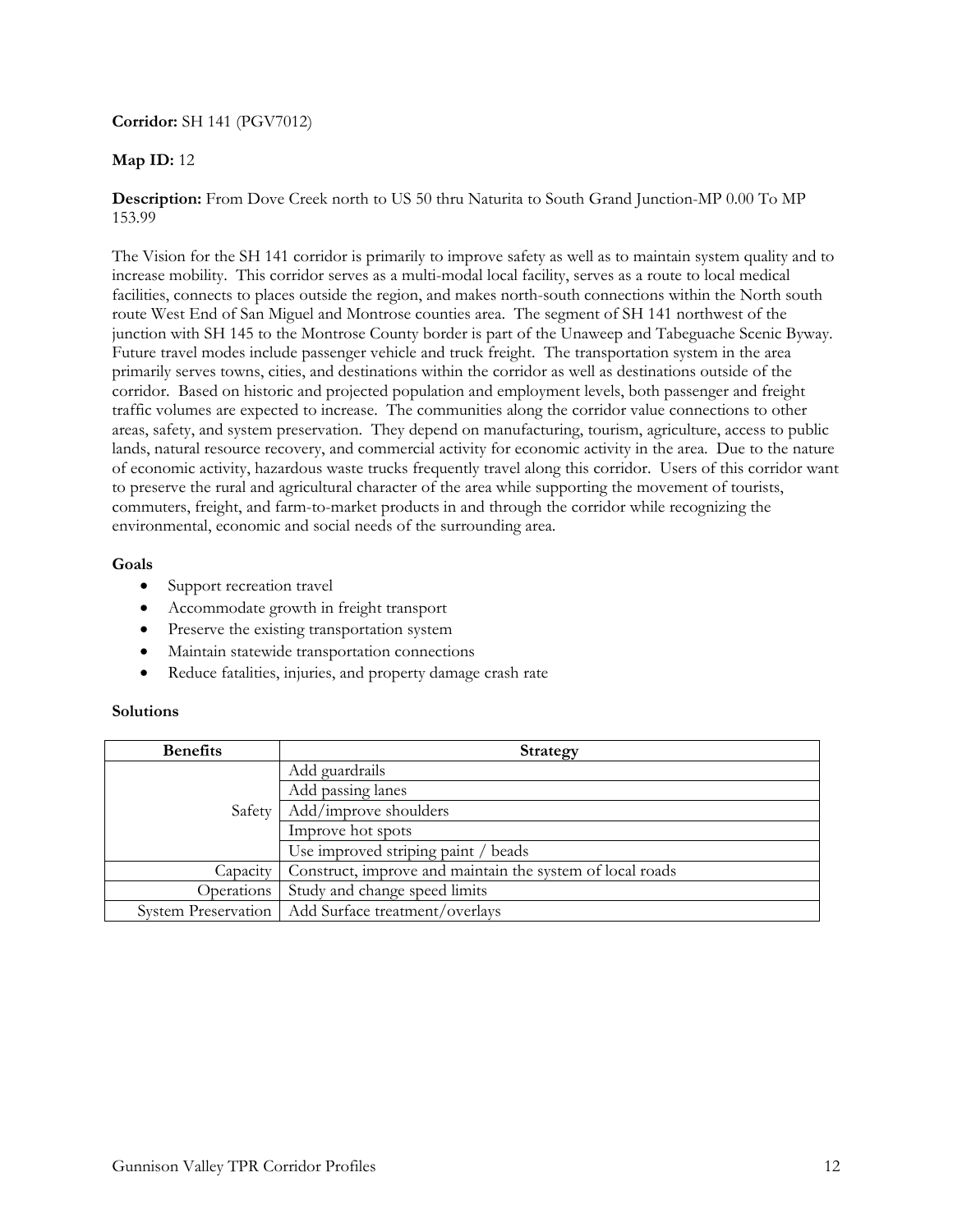### **Corridor:** SH 145 (PGV7013)

### **Map ID:** 13

# **Description:** US 160 to Jct. SH 141-MP 0.00 to MP 116.87

The Vision for the SH 145 corridor is primarily to improve mobility as well as to increase safety and to maintain system quality. This corridor serves as a multi-modal local facility, provides commuter access, particularly within the Montrose, Ridgway and Telluride Corridor. It is also an alternative to Red Mountain Pass between Ouray and Durango. Future travel modes include passenger vehicle, truck freight, aviation, bicycle and pedestrian facilities, and Transportation Demand Management (telecommuting and carpooling). The Telluride Airport lies within this corridor. This airport should continue to be maintained in a safe and efficient condition that maximize existing investment while also meeting current and future needs of the traveling public. The transportation system in the area primarily serves towns, cities, and destinations within the corridor as well as destinations outside of the corridor. Based on historic and projected population and employment levels, both passenger and freight traffic volumes are expected to increase. The need for expanded shoulders and passing lanes south of Sawpit, the realignment of the roadway and bridge at the bottom of Norwood Hill, and address rock fall issues has made this corridor a high priority. The communities along the corridor value high levels of mobility, transportation choices, connections to other areas, safety, and system preservation. They depend on manufacturing, tourism, agriculture, and commercial activity for economic activity in the area. Users of this corridor want to preserve the rural, mountain, and agricultural character of the area while supporting the movement of tourists, commuters, freight, and farm-tomarket products in and through the corridor while recognizing the environmental, economic and social needs of the surrounding area.

### **Goals**

- Support commuter travel
- Expand transit usage
- Increase travel reliability and improve mobility
- Reduce fatalities, injuries and property damage crash rate
- Preserve and enhance the existing transportation system
- Reduce the occurrence of animal/vehicle collisions in identified wildlife corridors

| <b>Benefits</b>            | Strategy                                                               |
|----------------------------|------------------------------------------------------------------------|
| Safety                     | Add acceleration/deceleration lanes                                    |
|                            | Add passing lanes                                                      |
|                            | Add turn lanes                                                         |
|                            | Add/improve shoulders                                                  |
|                            | Improve geometrics                                                     |
|                            | Improve rock fall mitigation                                           |
| Transit                    | Provide and expand intercity bus services                              |
|                            | Develop a Regional Transportation Authority for San Miguel, Ouray, and |
|                            | Montrose Counties                                                      |
| Bicycle & Pedestrian       | Construct separated bike facilities                                    |
|                            | Add/improve shoulders                                                  |
| Aviation                   | Meet airport facility objectives in Airport System Plan                |
| <b>System Preservation</b> | Add Surface treatment/overlays                                         |
| Environment                | Improve wildlife crossings                                             |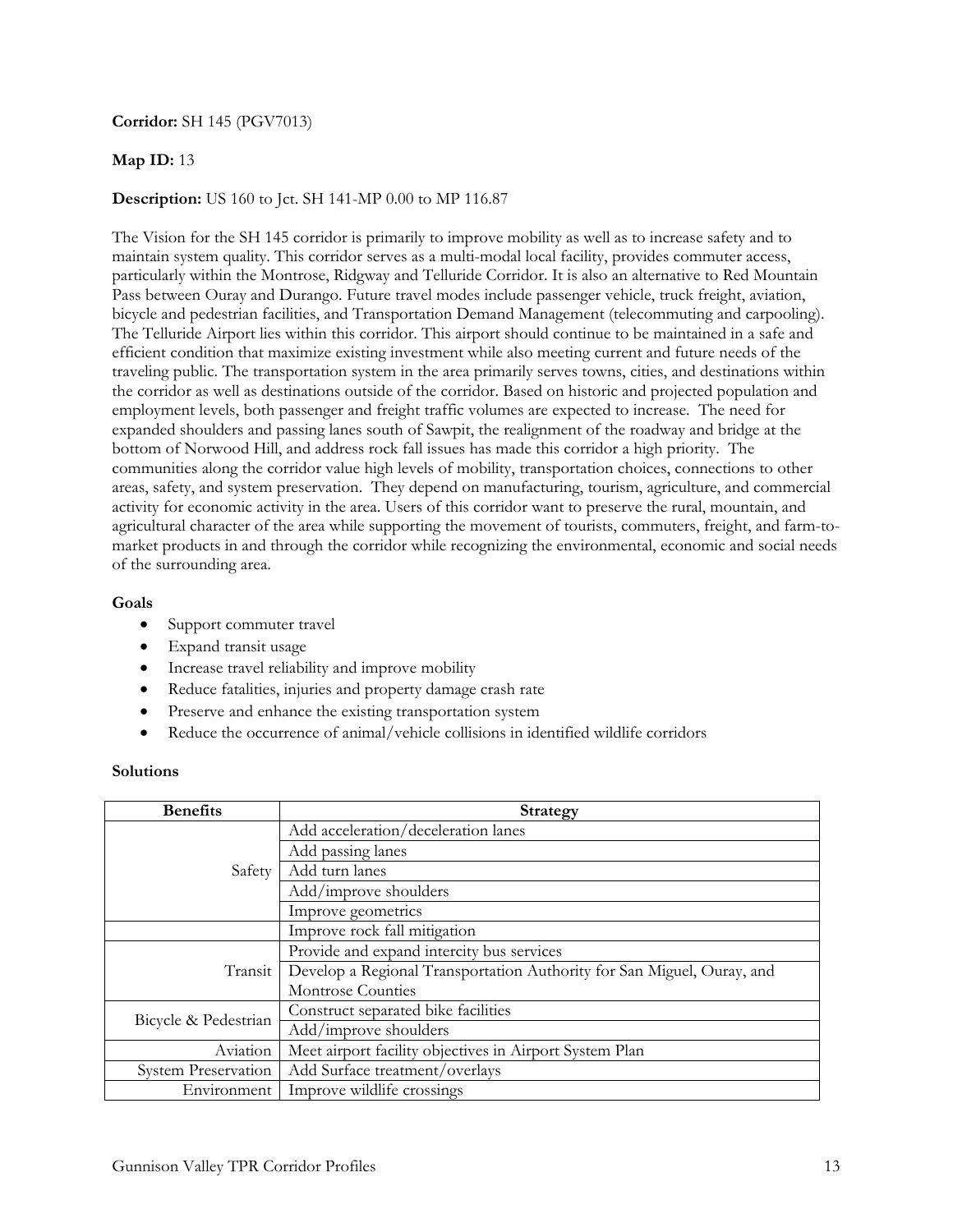## **Corridor:** SH 149 (PGV7014)

## **Map ID:** 14

# **Description:** From US 160 north to US 50 west of Gunnison MP 0.00 to MP 117.52

The Vision for the SH 149 corridor is primarily to improve safety as well as to maintain system quality and to increase mobility. This corridor serves as a multi-modal local facility, is the only connection to places outside the region (including medical facilities), and makes north-south connections within the corridor from US 160 north to US 50 west of Gunnison area. Future travel modes include passenger vehicle, bus service, truck freight, and bicycle and pedestrian facilities. The transportation system in the area primarily serves towns, cities, and destinations within the corridor as well as destinations outside of the corridor. This route is the sole access to and from Lake City. Based on historic and projected population and employment levels, both passenger and freight traffic volumes are expected to increase. The communities along the corridor value connections to other areas, safety, and system preservation. They depend on tourism, agriculture, public lands access, and natural resource recovery. It is anticipated that there will be an increase of truck traffic associated with mining operations and commercial activity in the area. Users of this corridor want to preserve the rural, mountain, and agricultural character of the area while supporting the movement of tourists, commuters, freight, and farm-to-market products in and through the corridor while recognizing the environmental, economic and social needs of the surrounding area.

### **Goals**

- Support recreation travel
- Preserve the existing transportation system
- Reduce the occurrence of animal/vehicle collisions in identified wildlife corridors
- Reduce fatalities, injuries and property damage crash rate
- Bridge repairs/replacement

| <b>Benefits</b>      | <b>Strategy</b>                                                      |
|----------------------|----------------------------------------------------------------------|
| Safety               | Add passing lanes                                                    |
|                      | Add/improve shoulders                                                |
|                      | Construct auxiliary lanes (passing, turn, acceleration/deceleration) |
|                      | <b>Improve Geometrics</b>                                            |
|                      | Improve rock fall mitigation                                         |
|                      | Use improved striping paint / beads                                  |
| Capacity             | Add roadway pullouts for breakdowns, buses and slow vehicles         |
| System Perseveration | Add Surface treatment/overlays                                       |
|                      | Bridge repairs/replacement                                           |
| Environment          | Improve wildlife crossings                                           |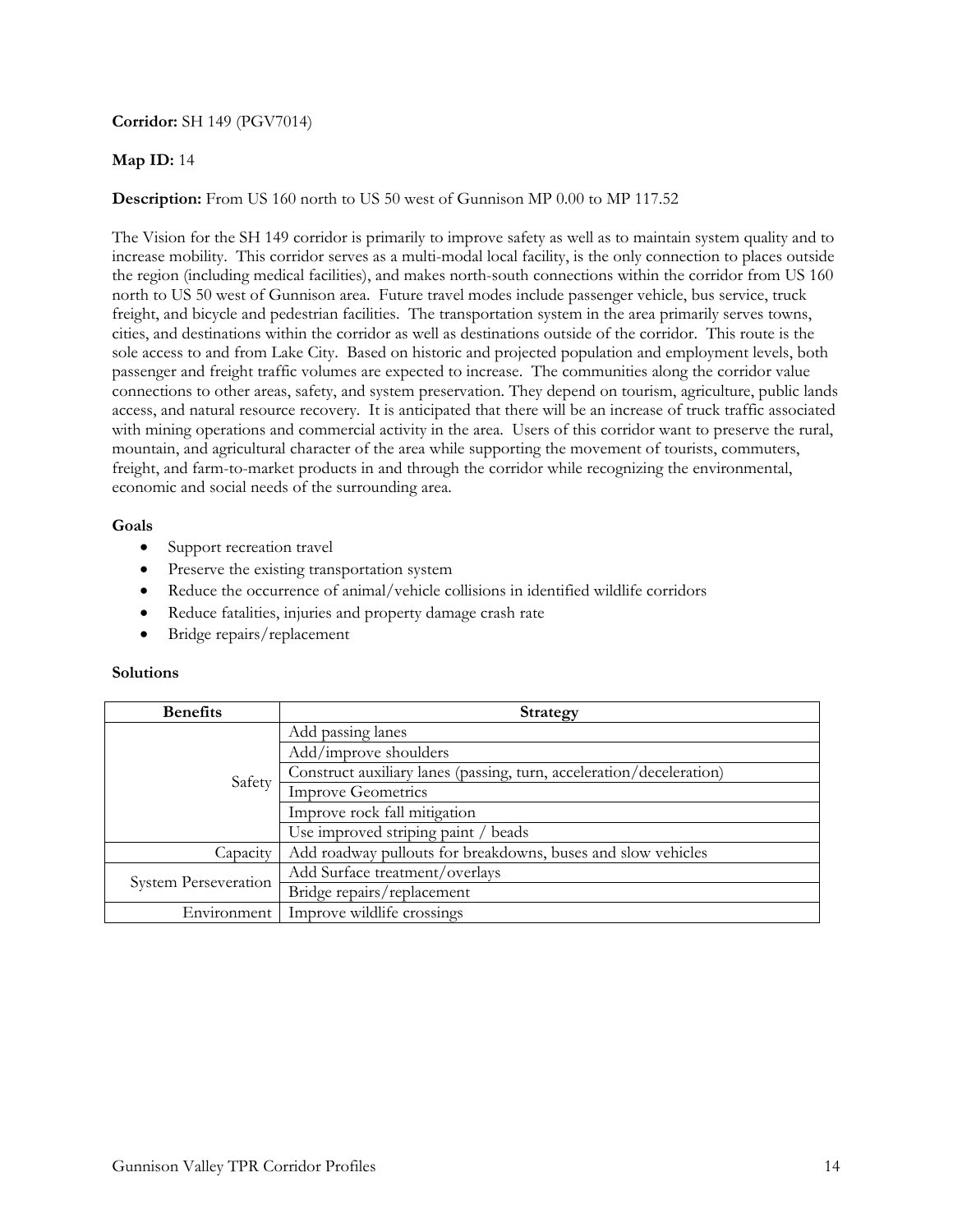# **Corridor:** SH 347 (PGV7016)

### **Map ID:** 16

# **Description:** Access from US 50 to the Black Canyon -MP 0.00 to MP 4.99

The Vision for the SH. 347 corridor is primarily to improve safety as well as to maintain system quality and to increase mobility. This corridor serves as a multi-modal local facility, provides local access, and makes northsouth connections within the Access from US 50 to the Black Canyon area. Future travel modes include passenger vehicle, bus service, and bicycle and pedestrian facilities. The transportation system in the area primarily serves towns, cities, and destinations within the corridor. Based on historic and projected population and employment levels, passenger traffic volumes are expected to increase while freight volume will remain constant. The communities along the corridor value transportation choices, safety, and system preservation. They depend on tourism and agriculture for economic activity in the area. Users of this corridor want to preserve the rural and agricultural character of the area while supporting the movement of tourists and farm-to-market products in and through the corridor while recognizing the environmental, economic and social needs of the surrounding area.

### **Goals**

- Provide for bicycle/pedestrian travel
- Provide information to traveling public
- Eliminate shoulder deficiencies
- Improve signing/striping
- Preserve the existing transportation system

### **Strategies**

| <b>Benefits</b>            | <b>Strategy</b>                       |
|----------------------------|---------------------------------------|
| Safety                     | Add passing lanes                     |
|                            | Add signage                           |
|                            | Add/improve shoulders                 |
|                            | <b>Improve Geometrics</b>             |
|                            | Use improved striping paint / beads   |
| Operations                 | Post informational signs              |
| Bicycle & Pedestrian       | Stripe and sign designated bike lanes |
|                            | Add/improve shoulders                 |
| <b>System Preservation</b> | Add Surface treatment/overlays        |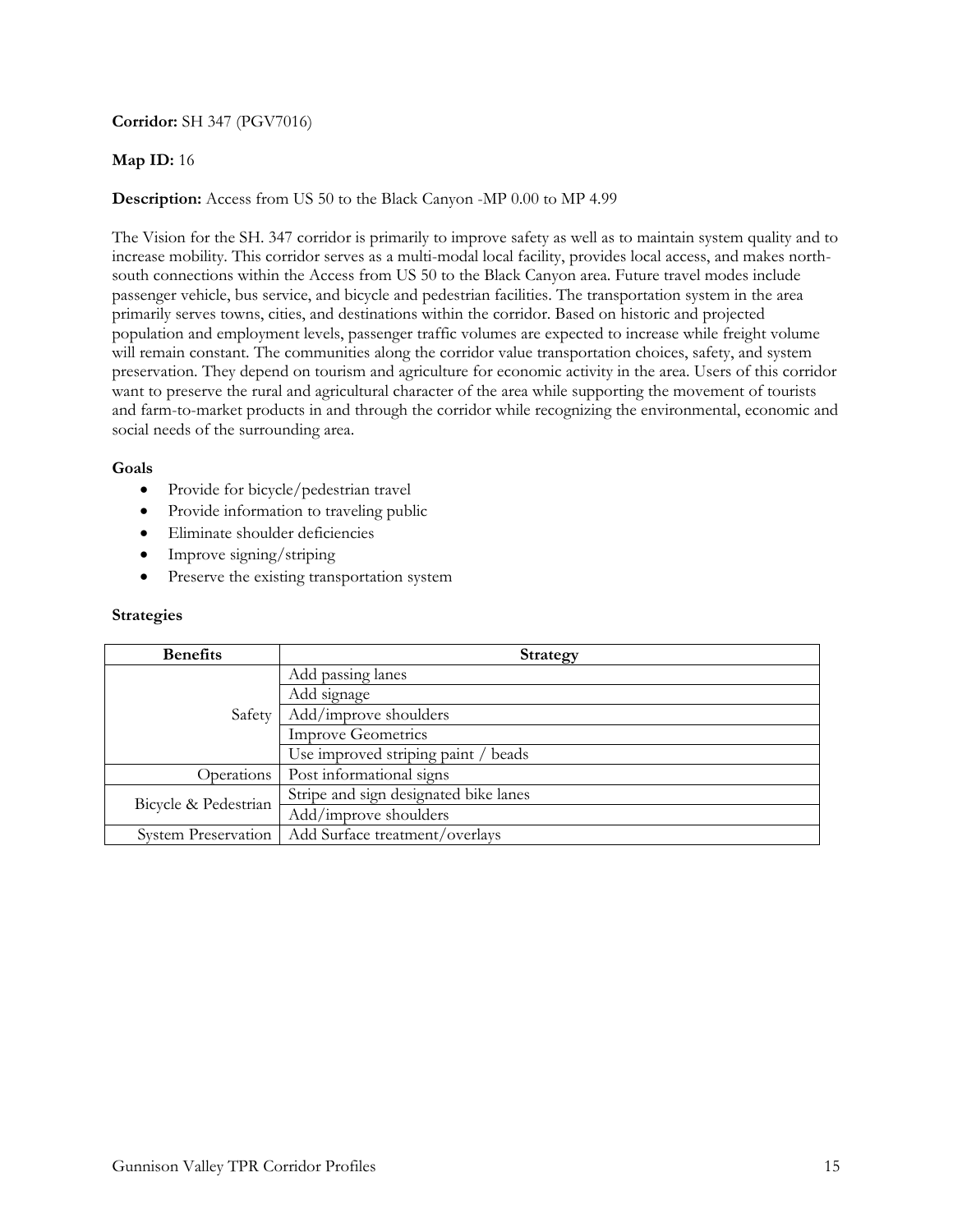# **Corridor:** SH 348 (PGV7017)

## **Map ID:** 17

### **Description:** Road from Olathe to Delta -MP 0.00 to MP 16.99

The Vision for the SH 348 corridor is primarily to improve safety as well as to maintain system quality and to increase mobility. This corridor serves as a multi-modal local facility, provides local access, and makes northsouth connections within the Road from Olathe to Delta area. Future travel modes include passenger vehicle, truck freight, and bicycle and pedestrian facilities. The transportation system in the area primarily serves towns, cities, and destinations within the corridor. Based on historic and projected population and employment levels, both passenger and freight traffic volumes are expected to stay the same. The communities along the corridor value safety and system preservation. They depend on agriculture and freight movements for economic activity in the area. Users of this corridor want to preserve the rural and agricultural character of the area while supporting the movement of freight and farm-to-market products in and through the corridor while recognizing the environmental, economic and social needs of the surrounding area.

### **Goals**

- Support commuter travel
- Provide for bicycle/pedestrian travel
- Eliminate shoulder deficiencies
- Preserve and enhance the existing transportation system
- Reduce fatalities, injuries and property damage crash rate

| <b>Benefits</b>            | <b>Strategy</b>                     |
|----------------------------|-------------------------------------|
| Safety                     | Add passing lanes                   |
|                            | Add turn lanes                      |
|                            | Add/improve shoulders               |
|                            | Improve visibility/sight lines      |
|                            | Use improved striping paint / beads |
| Operations                 | Study and change speed limits       |
| Bicycle & Pedestrian       | Construct separated bike facilities |
|                            | Add/improve shoulders               |
| <b>System Preservation</b> | Add Surface treatment/overlays      |
| Environment                | Improve wildlife crossings          |